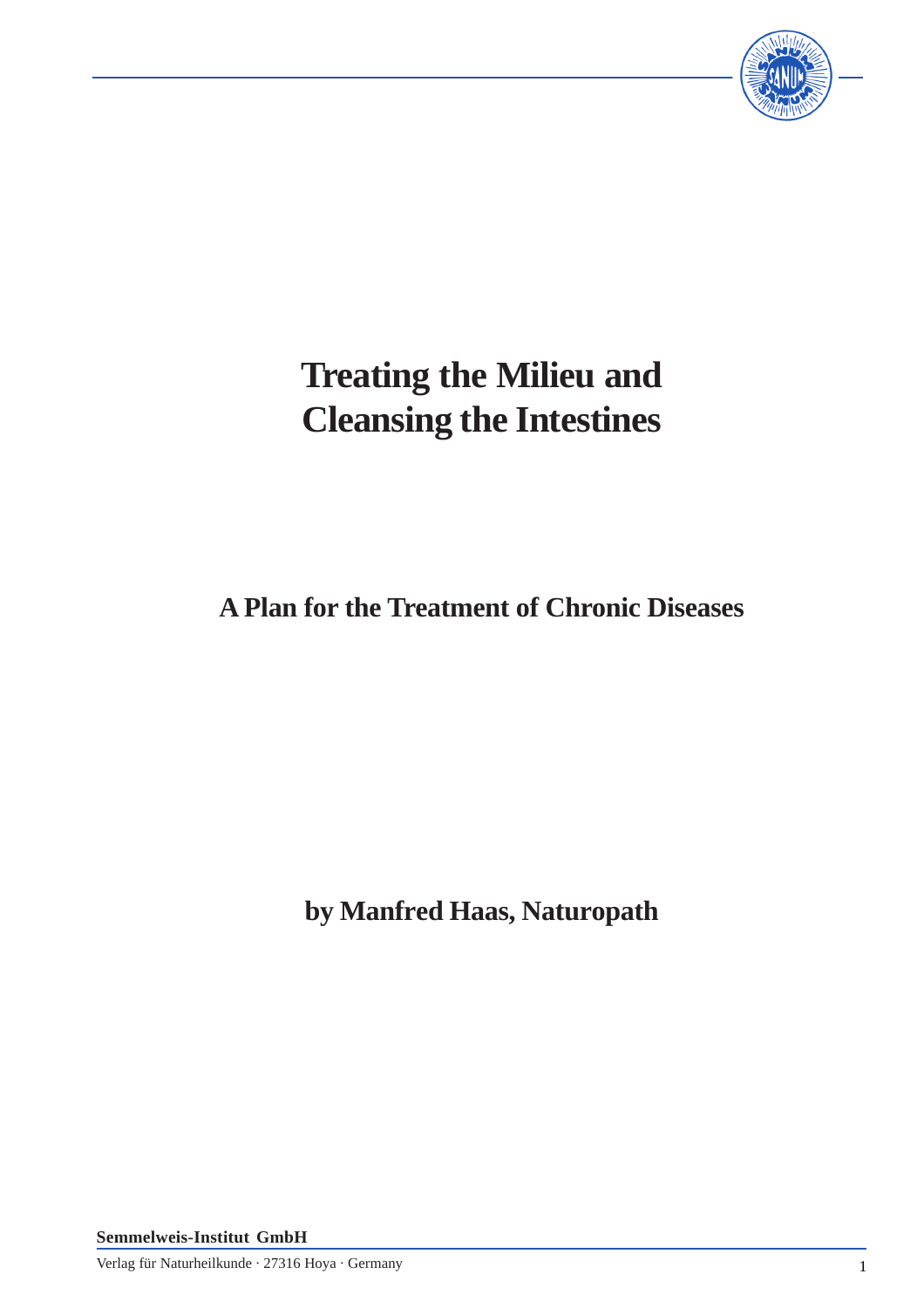

As therapists, we not infrequently find ourselves faced with the problem of how to treat chronic diseases, which make their presence felt in a multitude of pathological manifestations. They may even disguise themselves and are then resistant to treatment with natural therapies.

Over the years, I have realized the strategic importance of taking the intestines and the body's internal milieu into account in treatment. This should not be under-estimated.

# **Functions of the Intestines**

The intestinal tract is an organ with complex functions.

In the small intestine, the digestion of chyme and the absorption of nutrients, minerals and and vitamins take place. In order to manage this absorption, the surface area of the mucosa is considerably enlarged by means of folds, villi and microvilli. The villi of the small intestine are finger-shaped protuberances, projecting into the lumen, and about 1 mm in height and 0.1 mm thick. Each villus comprises a frame of connective tissue, linked to the arterial and venous blood-supply, a network of capillaries and, finally, a central lymphatic vessel. Towards the end of the small intestine, this enlargement of the surface gradually decreases, since the uptake of nutrients becomes less and increasingly only water is absorbed.

However, the small intestine is also an important immune organ, constituting the first defence barrier in our body through the interaction of intestinal bacteria and lymphocytes. Within the intestinal

mucosa of the terminal ileum and in the vermiform appendix of the cæcum we find numerous lymph follicles, either in isolation or in groups. Together with the diffusely distributed lymphocytes, which constitute an intestinally-associated lymphatic system, these are known as Peyer's patches.

Thus, in addition to its digestive functions, the intestine plays a central role in our immune defence. Here, we find almost 70-80% of all the cells that produce antibodies, secreting the important Immunoglobulin A (IgA). Secretory IgA is a substantial component of humoral defence and makes up what we might call the immunological mucosal barrier in the gut. In this complex fashion the body is protected by the gut from assimilating harmful agents.

As well as this, the intestine is a metabolic organ, its function being of particular importance for the acid-alkaline balance. It is the main arena, as it were, so far as the formation of inorganic acids is concerned. Inevitably, the intestinal flora suffers from any over-acidity of the gut's contents; as a result that acids cross into the blood, leading necessarily to an accumulation of excess acids in the tissues.

The colon's primary functions are the absorption of water and salts, as well as elimination. It contains indigestible remains of food, which are broken down by bacteria in processes of fermentation and putrefaction. The mucosa of the large intestine has a substantially smaller surface area than that of the small intestine. It lacks villi, and the surface is augmented exclusively by deep depressions (crypts). Here too, the mucosa contains numerous lymphatic follicles.

The intestinal functions described above - an organ of absorption and secretion - must always be seen in the context of its bacterial ..carpet". The resident intestinal symbionts represent a complex ecological balance consisting of a mixture of ærobic and anærobic flora and individual groups of fungi. The procentual composition of the germs is influenced by disorders, resulting automatically in undesired changes within the microbial population and the local milieu.

Thus, there are several provisions for the protection of the surface of the intestinal mucosa:

- Intestinal barrier (Intestinal wall with its lymphatic system)
- Secretory IgA
- Bacterial "carpet"

In this, the bacterial , carpet" and the mucosa form one unit. This means that, if the mucosa enteralis is damaged, then the bacterial flora suffers, and vice-versa.

# **The Intestine as a potential Interference Field**

If we stop to consider that a human being acts as host to more bacteria than there are cells in his/her body, then we can comprehend how great is the importance of the intestinal bacteria and milieu for the organism as a whole. It is as if they constituted an important , internal organ". The bacteria that colonise the lower ileum and the whole of the colon and rectum consist of over 400 different bacterial varieties. Over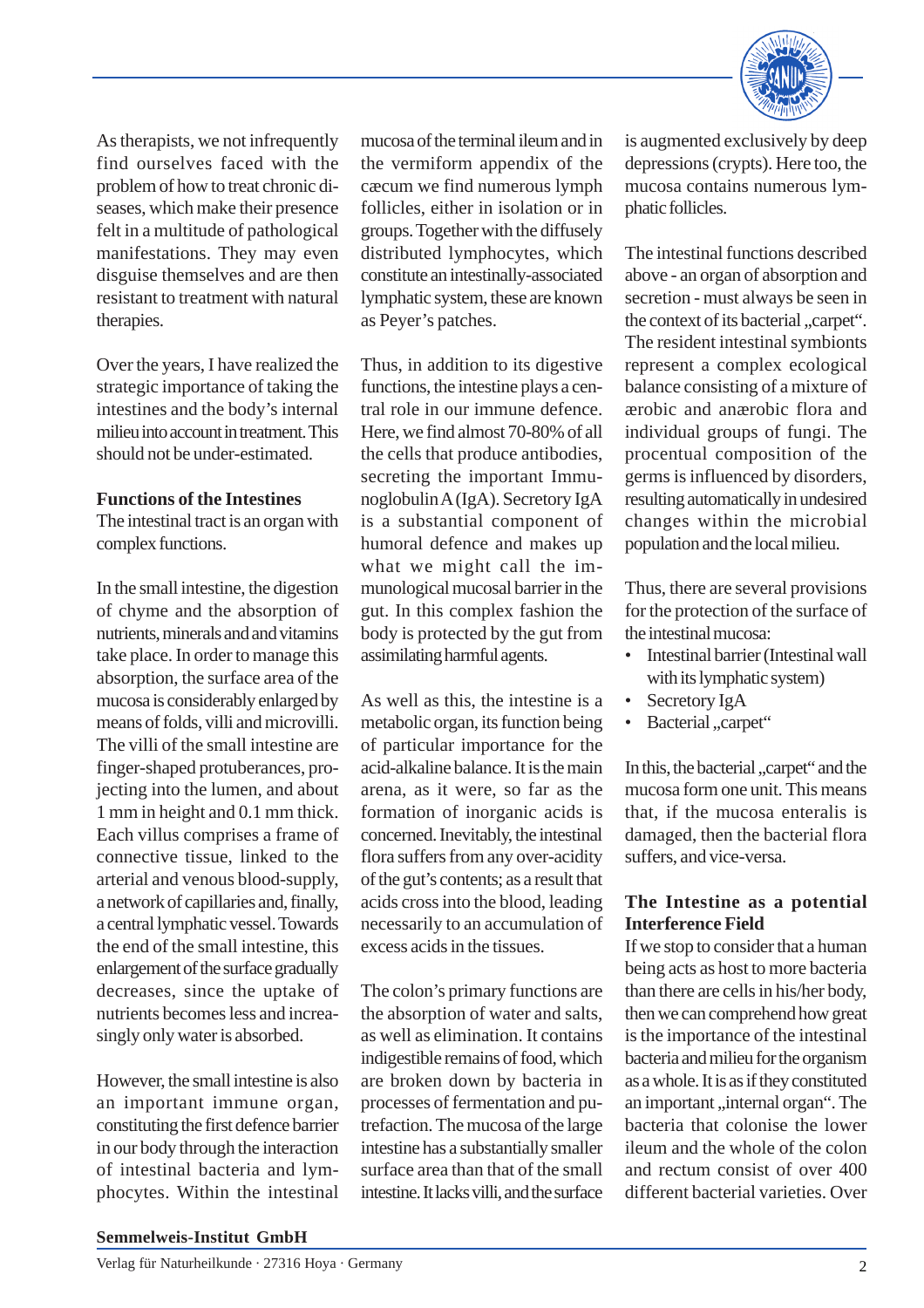

90% of these are strictly anærobic strains (e.g. bifidobacteria), the remainder are ærobic ones (e.g. E. coli, enterococci).

The bacteria of the intestinal flora have an important metabolic function, since they can split substances which arise e.g. during the breakdown of protein (ammonia). This clearly takes some of the pressure off the liver in its detoxifying function.

The following factors may damage the intestinal flora or reduce their numbers:

antibiotics, antacids, laxatives, nicotine, preservatives in food, dietary errors (too few vegetables, too much meat, a lot of sweet things, fast food), and food intolerances.

As a general rule, sooner or later, intestinal dysbiosis results in damage to the intestinal organ. The mucosa becomes gradually more porous and more penetrable by harmful substances. The villi atrophy, as they can no longer regenerate to their normal height as a result of the permanent destruction. A consequence of this is a diminished production of secretory IgA and the demise of the Peyer's patches. This state of affairs is known as "leaky gut syndrome". Overall both the detoxificatory and the digestive performance of the intestine are compromised, and so the road to chronic disease is wide open.

When the intestine is functionally disordered, the weak organs react in its stead. A weak organ is always that part of the body which is least tolerant of stresses and strains of whatever kind and therefore produces a pathological reaction (in response to a stimulus). We frequently come across these , weakest links" in a pathologically altered state: lymphatic organs (e.g. hypertrophied tonsils), teeth (malposition, mouth-breathing), respiratory tract (rhinitis, bronchitis), skin (eczema), back/joints (lumbago, arthritis, ankylosing spondylitis), nervous system (ADHD, migraine), to mention only a few.

Every person has his or her own weak spots, according to their predispositions. However, the unhealthy gut is at the root of it all, and this is analagous to Reckeweg's displacement of symptoms. On account of this vicariation, whilst the nutritional function of the intestinal ..shock organ" remains intact, its immunological competence is lost. The weak organs mentioned above are frequently responsible for the chronicity of an illness.

# **The Influences of the Milieu**

The so-called internal milieu plays an important part in the origin of chronic and allergic illnesses. Briefly, the milieu is the space in which a reaction runs its course (Werthmann), it is the environment in which life comes into being and continues to develop. It is shaped by various factors and influences, both from within and from outside. In many situations the milieu of an organ is the deciding factor as to whether some physiological or pathological reaction goes ahead. Each organ has its own physiological sphere of tolerance. Thus, the stomach milieu is acidic, whereas in the small intestine alkaline conditions prevail. A woman's vaginal milieu is on the acid side, the normal pH level of a man's sperm is slightly alkaline, and so on.

For the maintenance of all vital processes, the basis of a correct milieu is provided by the blood, as the most important buffer, and by the connective tissue, with all its regulatory provisions. Our organs of elimination and defence organs (kidneys, respiratory organs, skin, digestive organs, lymphatic organs) help in maintaining a constant milieu in the various tissues.

The creation of the physiological milieu is a cornerstone of holistic biological medicine. Thus, Prof. Günther Enderlein, along with many others, saw in the milieu the alldeciding factor in the development of diseases. He showed that the blood was not sterile, but rather the playground of every possible microorganism, pathogenic or nonpathogenic, as they constantly evolve either upwardly or downwardly. Proceeding from the altered milieu of the blood, pathological changes can of course spread out into other tissues.

Enderlein's theses can generally be summed up as follows:

- Disease means disorderd symbiosis.
- Being ill is a biological problem, and only biology can solve it.
- The milieu is everything; it determines which pathological processes are able to develop in the body or in individual organs.

Let us take various bacteria as examples: depending on the kind of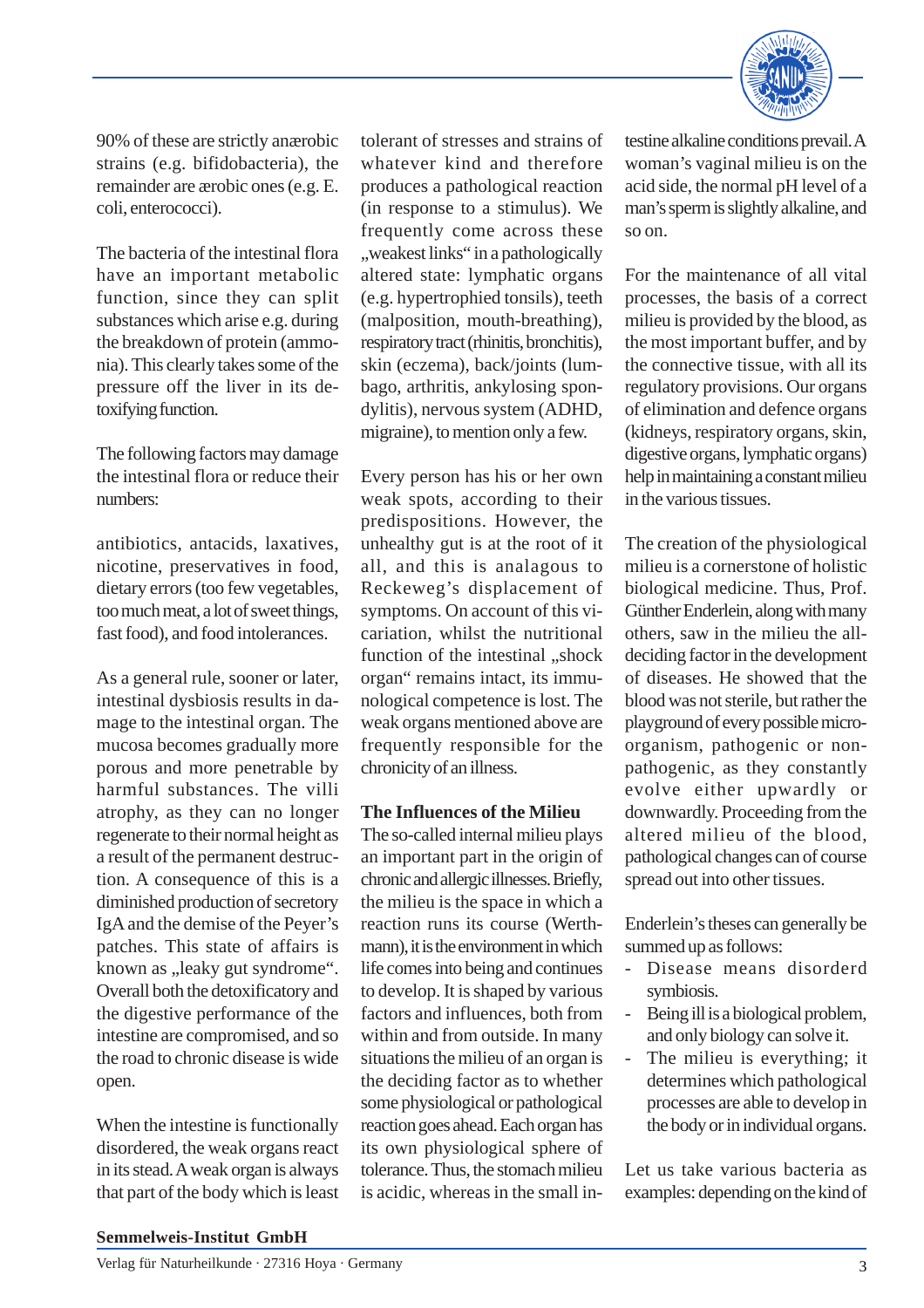

bacteria, the milieu in question permits pathogenic agents to emerge from strains which, in themselves, are innocuous. Therefore, there is no point in annihilating germs (using antibiotics, anti-fungals); what is important is to bring about a thorough change in the milieu. This is comparable to a garden, where healthy growth only occurs in healthy soil.

Humans live in intense symbiosis with their micro-organisms. This is obvious particularly in the intestinal system, but of can be applied to all the other areas of the body.

# **Treatment Strategy**

Particularly in the case of chronic illnesses, we must bear in mind that, whereas many sick organs or organ systems may not be directly connected with the intestines, nevertheless the symptoms are remote consequences of a dysbiosis in the enteral system.

Thus the cornerstones of the treatment are:

- Adjustment of the milieu
- Intestinal cleansing
- Stimulation of the immune system

This order must be adhered to. After all, there would be little point in kick-starting the immune system with a stimulative therapy without ensuring that the intestinal equipment designed to deal with such a stimulus (Peyer's patches, the villi, the mucosa) was in a fit state to cope.

### **Nutrition**

Right near the top of the list, as far as the intestinal cleansing is concerned, is a dietary change,

aimed at reducing the acid-forming portion, which in most people is in the region of 70-80%. The alkaline part must therefore be raised to about 70%. As well as that, for the duration of the long-term treatment dairy products (from cow's milk) and food containing hen's egg must be avoided; these represent primary allergens for the intestines and damage the villi. Meat consumption is to be cut down in favour of vegetable proteins. Pig meat should be abstained from as a matter of principle. Sweets and other acidforming foods must also be avoided.

It is only on this basis that any medical treatment of the intestine has any chance of succeeding.

# **Building up the Flora of the Large Intestine**

The recommended treatment for this purpose is the rectal use of EXMYKEHL 3X, one suppository once or twice a week. Colonic irrigation has achieved good results in practice; its main action lies not only in the rinsing out, but also in a deep but careful abdominal massage, which stimulates the parasympathetic nervous system.

Concurrently with this an effective detoxification can be achieved with OKOUBASAN 2X, 5 drops 1-3 times daily.

# **Regeneration of the Flora of the Small Intestine**

Alkaline powders are indispensible for this purpose, but care must be taken to administer them at the right time, so as to ensure their immediate transport from the stomach to their actual scene of action - the small intestine. Therefore the alkaline

powder is best consumed in the morning on an empty stomach, preferably dissolved in warm water.

### **Building up the Mucosa**

- Mucosa comp. ampoules (Heel), one to be insalivated once a day.
- OKOUBASAN 2X, 5 drops 1- 3 times daily.
- Diet (as described above)
- Glutamine (c.2 gr. twice daily), or potato juice; both protect the gut and build it up.

### **Building up the Intestinal Flora**

My prescription for restoring a symbiontic bacterial flora suitable for this part of the tract is as follows: for at least 4-5 weeks: FORTA-KEHL 5X drops, 1-8 drops once or twice a day, followed by PEFRAKEHL 5X drops (1-10 drops once or twice daily). Afterwards, I recommend multimicrobial probiotics, e.g. ProEmsan (by Tissot) or relatively frequently also a phased treatment using Myrrhinil-Intest and Rephalysin (by Repha).

Once again, I would like to emphasize that often just a logical dietary change constitutes a considerable step towards recovery!

#### **Immune Stimulation**

Only then do I start the stimulative treatment, as a rule using the immune modulators UTILIN, UTILIN "S", LATENSIN, RE-CARCIN and in some cases RE-BAS. This last-mentioned is a potentised remedy produced from Peyer's patches of the pig.

By means of these preparations, not only is a non-specific immune sti-